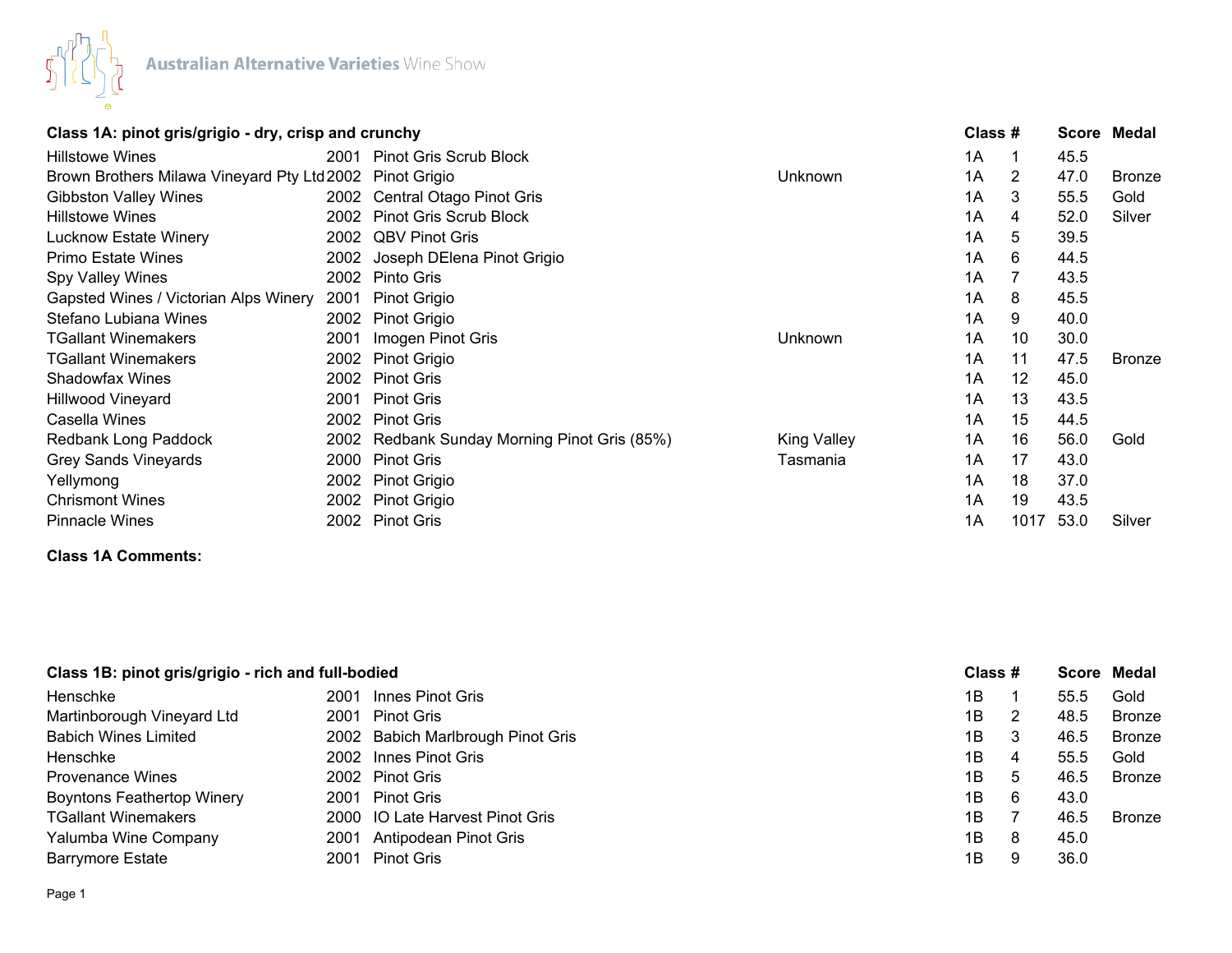

| Hardy Wine Company |      | 2001 Bay of Fires Pinot Gris | 1B | 10 | 41.5 |        |
|--------------------|------|------------------------------|----|----|------|--------|
| Matakana Estate    |      | 2002 Pinot Gris              | 1B | 13 | 34.0 |        |
| Pier 10            | 2001 | Pinot Gris                   | 1Β | 14 | 41.0 |        |
| Scorpo Wines       | 2001 | <b>Pinot Gris</b>            | 1Β | 15 | 51.0 | Silver |
| Lazzar Wines       |      | 2001 Pinot Grigio            | 1B | 16 | 37.0 |        |

## **Class 1B Comments:**

| Class 2: viognier            |      |                                    |   | Class # |    |      | Score Medal   |
|------------------------------|------|------------------------------------|---|---------|----|------|---------------|
| Zilzie Wines                 |      | 2002 Zilzie Viognier               | 2 |         |    | 51.0 | Silver        |
| Haselgrove Wines             | 2001 | H Viognier                         | 2 | 2       |    | 44.5 |               |
| Kingston Estate Wines        | 2001 | Kingston Empiric Viognier          | 2 | 4       |    | 49.5 | <b>Bronze</b> |
| Ralph Fowler Wines           | 2002 | Mount Benson Viognier              | 2 | 5       |    | 46.0 |               |
| <b>Tall Poppy Wines</b>      |      | 2002 Viognier                      | 2 | 6       |    | 48.5 | <b>Bronze</b> |
| Elgee Park                   | 2001 | Elgee Park Family Reserve Viognier | 2 |         |    | 52.5 | Silver        |
| <b>Tall Poppy Wines</b>      | 2001 | Viognier                           | 2 | 8       |    | 45.0 |               |
| dArenberg                    | 2001 | dArenburg The Last Ditch Viognier  | 2 | 9       |    | 44.5 |               |
| Tahbilk Pty Ltd              | 2002 | <b>Tahbilk Viognier</b>            | 2 |         | 11 | 47.0 | <b>Bronze</b> |
| <b>Rutherglen Estates</b>    |      | 2002 Viognier                      | 2 |         | 12 | 37.0 |               |
| Tandou Wines                 |      | 2002 Viognier                      | 2 |         | 13 | 45.0 |               |
| Chain of Ponds Wines Pty Ltd |      | 2002 Adelaide Hills Viognier       | 2 |         | 14 | 41.5 |               |
| Yalumba Wine Company         | 2001 | <b>Eden Valley Viognier</b>        | 2 |         | 15 | 57.0 | Gold          |
| Casella Wines                |      | 2002 Viognier                      | 2 |         | 16 | 43.5 |               |
| <b>Hardy Wine Company</b>    |      | 2002 Stonehaven Viognier           | 2 |         | 17 | 45.5 |               |
| Trentham Estate              |      | 2001 Viognier                      | 2 |         | 18 | 43.0 |               |
| Trentham Estate              |      | 2002 Viognier                      | 2 |         | 19 | 46.5 | <b>Bronze</b> |
| Domain Day                   |      | 2002 Viognier                      | 2 |         | 20 | 45.0 |               |
| Vincognita                   |      | 2002 Viognier                      | 2 |         | 21 | 42.0 |               |
| Margan Family Winegrowers    |      | 2002 Viognier                      | 2 |         | 22 | 44.5 |               |
|                              |      |                                    |   |         |    |      |               |

#### **Class 2 Comments:**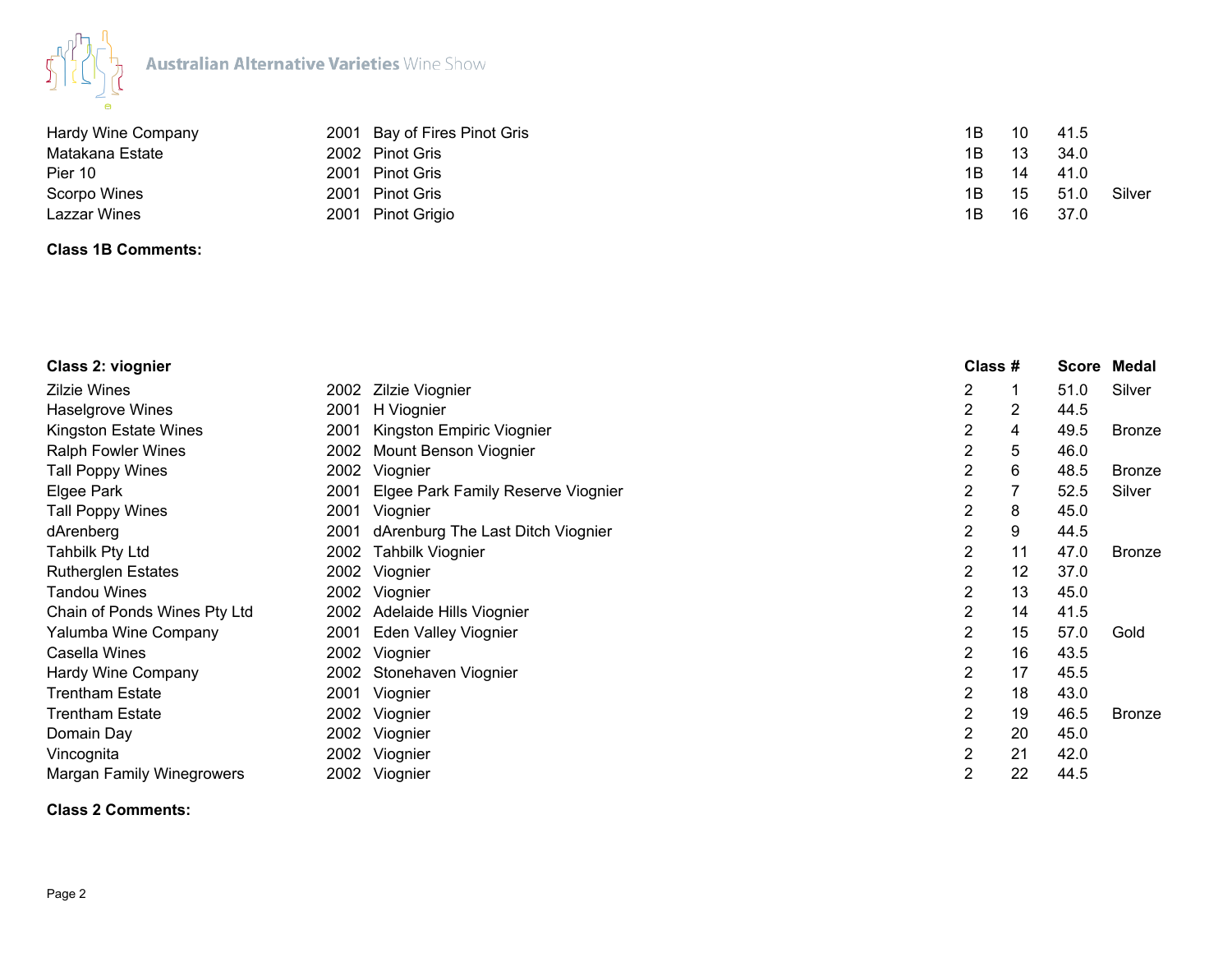

|                          | Class 3: Rhone blends (marsanne/rousanne or blends of both) |                                           |            | Class # |   | Score Medal |               |
|--------------------------|-------------------------------------------------------------|-------------------------------------------|------------|---------|---|-------------|---------------|
| Jarretts Wines           | 2001                                                        | Marsanne                                  |            | 3       |   | 44.0        |               |
| Harmans Ridge Estate     |                                                             | 2002 Marsanne                             |            |         |   | 44.0        |               |
| <b>All Saints Estate</b> | 2001                                                        | Marsanne                                  | Rutherglen |         |   | 41.5        |               |
| dArenberg                |                                                             | 2001 dArenburg The Money Spinner Rousanne |            |         | 4 | 46.5        | <b>Bronze</b> |
| dArenberg                |                                                             | 2002 dArenburg The Money Spinner Rousanne |            |         |   | 48.0        | <b>Bronze</b> |
| Tahbilk Pty Ltd          |                                                             | 2002 Tahbilk Roussanne                    |            | 3       |   | 46.5        | <b>Bronze</b> |
| Tahbilk Pty Ltd          | 2001                                                        | Tahbilk Marsanne                          |            |         |   | 46.5        | <b>Bronze</b> |
|                          |                                                             |                                           |            |         |   |             |               |

# **Class 3 Comments:**

| Class 4: gewurtztraminer    |       |                                                  |         |   | Class # |      | Score Medal   |
|-----------------------------|-------|--------------------------------------------------|---------|---|---------|------|---------------|
| <b>Hanging Rock Winery</b>  | 1999. | Gewurtztraminer                                  |         | 4 |         | 42.0 |               |
| McWilliams Wines Pty Ltd    |       | 2002 Lillydale Gewurtztraminer                   |         | 4 |         | 46.5 | Bronze        |
| <b>Babich Wines Limited</b> | 2001  | <b>Babich Gewurtztraminer</b>                    |         | 4 | 4       | 53.5 | Silver        |
| <b>Plunkett Fowles</b>      |       | 2002 Blackwood Ridge Gewurtztraminer             | Unknown | 4 | 5       | 46.5 | Bronze        |
| <b>Cassegrain Wines</b>     |       | 2002 Gewurtztraminer                             |         | 4 | 6       | 41.0 |               |
| Spy Valley Wines            |       | 2002 Gewurtztraminer                             |         | 4 |         | 46.5 | Bronze        |
| Hardy Wine Company          |       | 2002 Stonehaven Limestone Coast Gerwurtztraminer |         | 4 | 8       | 45.0 |               |
| Cargo Road Wines            |       | 2002 Gewurtztraminer                             |         | 4 | 9       | 47.0 | <b>Bronze</b> |
| Capercaillie Wine Co.       | 2001  | Gewurtztraminer                                  |         | 4 | 10      | 38.0 |               |
| Capercaillie Wine Co.       |       | 2002 Gewurtztraminer                             |         | 4 |         | 52.0 | Silver        |

### **Class 4 Comments:**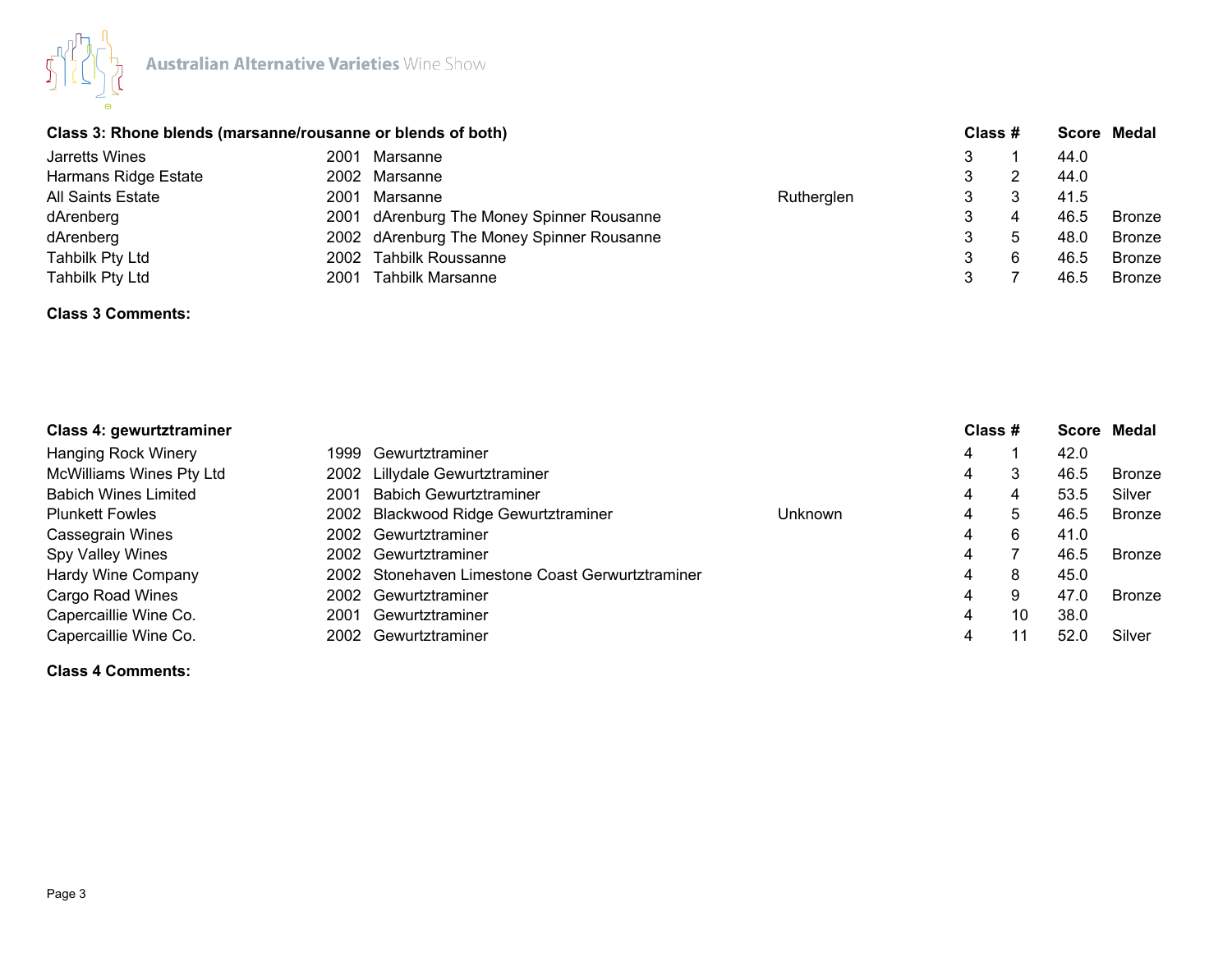

|                                       | Class 5: other light to medium-bodied varieties or blends |                                                   |                      | Class # |    | <b>Score</b> | Medal         |
|---------------------------------------|-----------------------------------------------------------|---------------------------------------------------|----------------------|---------|----|--------------|---------------|
| McWilliams Wines Pty Ltd              |                                                           | 2002 Hanwood Verdelho                             |                      | 5       |    | 55.5         | Gold          |
| Mount View Estate                     | 2002                                                      | Verdelho                                          |                      | 5       | 2  | 42.5         |               |
| <b>Hanging Rock Winery</b>            | 2001                                                      | Verdelho                                          |                      | 5       | 4  | 43.5         |               |
| Hanging Rock Winery                   | 2002                                                      | Verdelho                                          |                      | 5       | 5  | 46.5         | <b>Bronze</b> |
| Coriole Vineyards                     | 2002                                                      | <b>Chenin Blanc</b>                               |                      | 5       | 6  | 47.0         | <b>Bronze</b> |
| Kingston Estate Wines                 | 2001                                                      | Kingston Empiric Arneis                           |                      | 5       |    | 43.5         |               |
| <b>Box Stallion P/L</b>               | 2001                                                      | Arneis                                            | Mornington Peninsula | 5       | 8  | 42.0         |               |
| Box Stallion P/L                      | 2001                                                      | Moscato                                           | Mornington Peninsula | 5       | 9  | 43.0         |               |
| Coolangatta Estate                    | 2002                                                      | Coolangatta Estate Verdelho                       |                      | 5       | 10 | 51.0         | Silver        |
| <b>Tandou Wines</b>                   | 2002                                                      | Verdelho                                          |                      | 5       | 11 | 43.5         |               |
| Gapsted Wines / Victorian Alps Winery | 2001                                                      | Petit Manseng                                     |                      | 5       | 12 | 45.0         |               |
| Angoves Pty Ltd                       | 2002                                                      | Stonegate Verdelho                                | Riverland            | 5       | 13 | 46.5         | <b>Bronze</b> |
| Angoves Pty Ltd                       | 2002                                                      | Butterfly Ridge Spatlese Lexia (Taminga)          | Riverland            | 5       | 14 | 51.0         | Silver        |
| Casella Wines                         | 2002                                                      | <b>Yellow Tail Verdelho</b>                       |                      | 5       | 15 | 46.5         | <b>Bronze</b> |
| Casella Wines                         | 2001                                                      | <b>Yellow Tail Verdelho</b>                       |                      | 5       | 16 | 42.0         |               |
| Pizzini Wines                         | 2002                                                      | Arneis                                            |                      | 5       | 17 | 47.5         | <b>Bronze</b> |
| <b>Robinvale Wines</b>                | 2002                                                      | Kerner                                            |                      | 5       | 18 | 40.0         |               |
| <b>TGallant Winemakers</b>            | 2001                                                      | Cape Shanck Chardonnay/Pinot Grigio               |                      | 5       | 19 | 46.5         | <b>Bronze</b> |
| <b>Pendarves Estate</b>               | 2001                                                      | Verdelho                                          |                      | 5       | 20 | 42.0         |               |
| Parish Hill Wines                     | 2001                                                      | Arneis                                            |                      | 5       | 21 | 30.0         |               |
| Wyndham Estate                        | 2002                                                      | Verdelho                                          |                      | 5       | 22 | 43.5         |               |
| <b>Yarrawood Estate</b>               | 2002                                                      | Verdelho                                          |                      | 5       | 23 | 41.5         |               |
| Zilzie Wines                          | 2002                                                      | Buloke Reserve Classic Dry White (Colombard 93%/C |                      | 5       | 24 | 46.5         | <b>Bronze</b> |

# **Class 5 Comments:**

| Class 6: other full-bodied varieties or blends |      |                                                         | Class # | <b>Score Medal</b> |
|------------------------------------------------|------|---------------------------------------------------------|---------|--------------------|
| dArenberg                                      |      | 2001 dArenburg The Hermit Crab Marsanne(64%)/Viognier(3 |         | 43.0               |
| Bentwood Wines                                 | 2001 | Pinot Blanc                                             | 6.      | 40.0               |
| Pizzini Wines                                  |      | 2002 Verduzzo                                           |         | 43.5               |
| Lazzar Wines                                   |      | 2002 Pinot Grigio 60%/ Chardonnay 40%                   |         | 44.5               |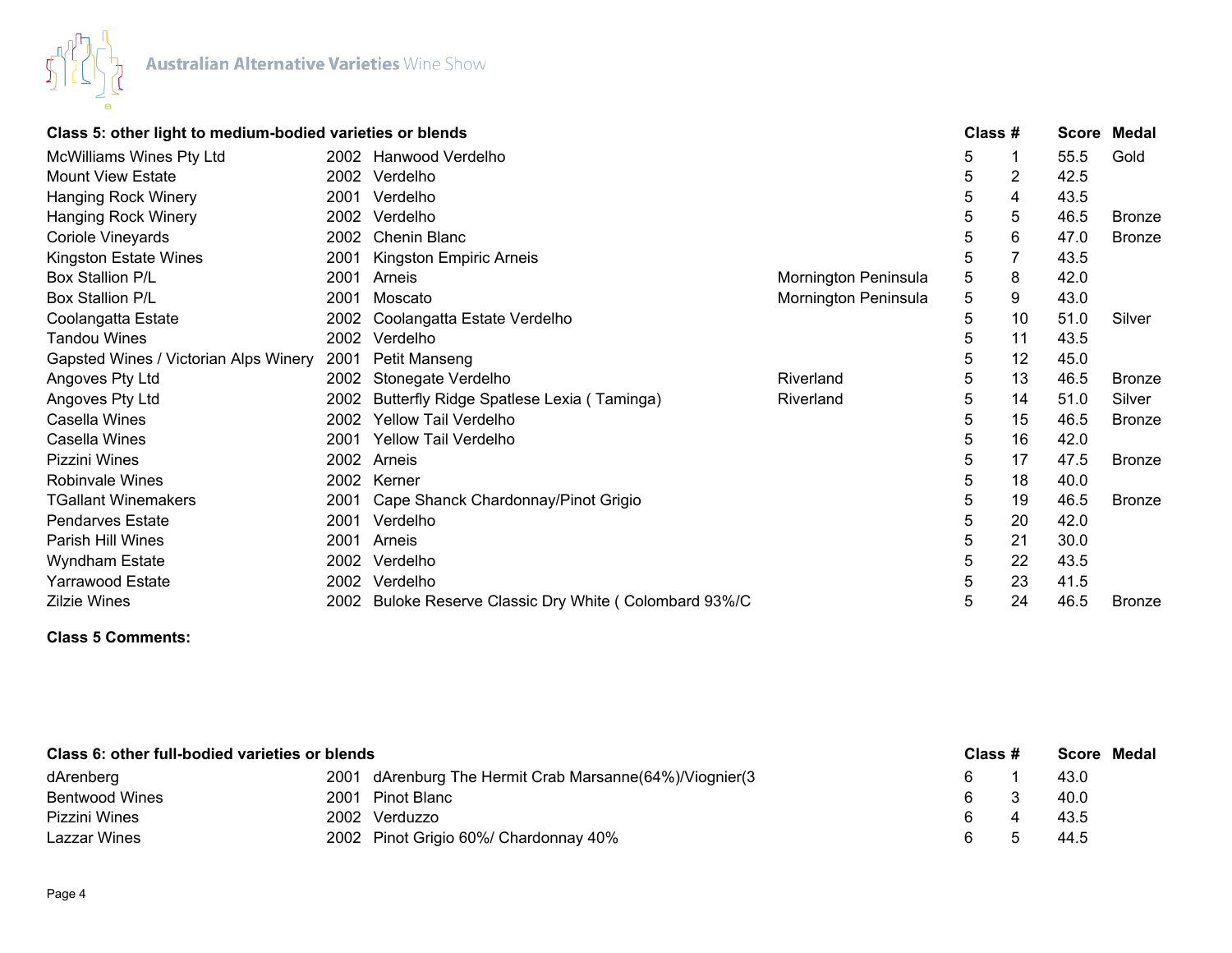

## **Class 6 Comments:**

| Class 7: dessert style                                                  |      |                              |         | Class # |      | Score Medal   |
|-------------------------------------------------------------------------|------|------------------------------|---------|---------|------|---------------|
| Jarretts Wines                                                          | 2001 | Late Harvest Marsanne        |         |         | 43.5 |               |
| Michelini Wines                                                         | NV   | Fragolino                    |         |         | 33.0 |               |
| Brown Brothers Milawa Vineyard Pty Ltd 2002 Orange Muscat 68% Flora 32% |      |                              | Unknown |         | 51.0 | Silver        |
| De Bortoli Wines                                                        | 2001 | Wildvine White Zinfandel     |         |         | 36.0 |               |
| <b>Trentham Estate</b>                                                  |      | 2000 Taminga 92%/Semillon 8% |         |         | 47.5 | <b>Bronze</b> |
| Di Lusso Estate                                                         |      | 2002 Aleatico                |         |         | 39.5 |               |

# **Class 7 Comments:**

| Class 8: sparkling |    |                      | Class # | Score Medal |      |        |
|--------------------|----|----------------------|---------|-------------|------|--------|
| Hardy Wine Company | nv | Omni Blue Frontignac | Unknown |             | 48.0 | Bronze |
| Class C Cammantai  |    |                      |         |             |      |        |

## **Class 8 Comments:**

|   |    |         | Score Medal |  |
|---|----|---------|-------------|--|
| 9 |    | 50.0    | Bronze      |  |
| 9 |    | 43.5    |             |  |
| 9 | 4  | 46.5    | Bronze      |  |
| 9 | 'b | 45.0    |             |  |
| 9 | 6  | 38.0    |             |  |
| 9 |    | 45.0    |             |  |
| 9 |    | 51.5    | Silver      |  |
|   |    | Class # |             |  |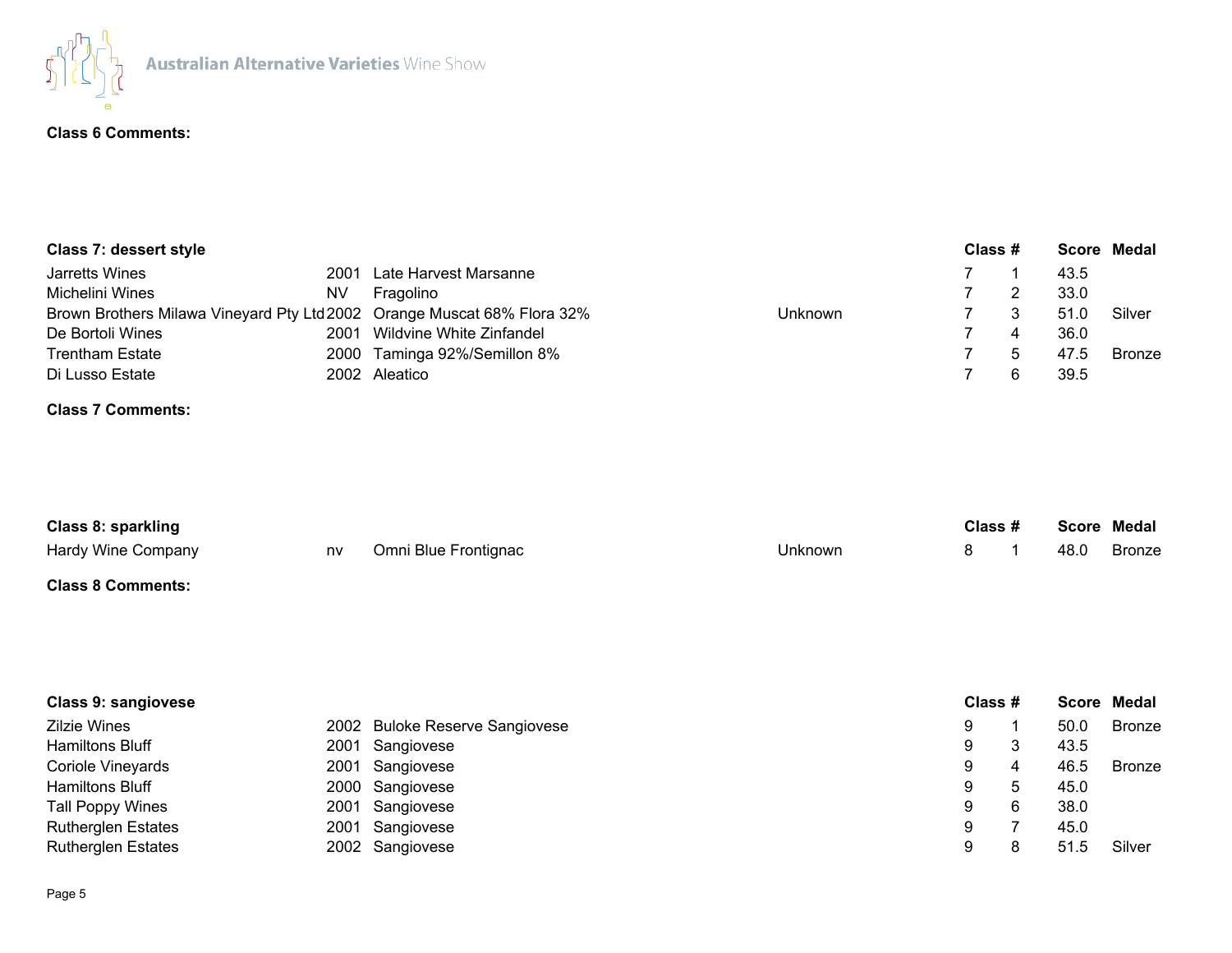

| <b>Tannery Lane Vineyard</b> | 2001 | Sangiovese                           |                     | 9 | 9  | 42.0 |               |
|------------------------------|------|--------------------------------------|---------------------|---|----|------|---------------|
| Scaffidi Estates Pty Ltd     | 2001 | Talunga Sangiovese                   |                     | 9 | 10 | 56.0 | Gold          |
| <b>Step Road Wines</b>       | 2000 | <b>Step Road Sangiovese</b>          |                     | 9 | 11 | 45.5 |               |
| <b>Step Road Wines</b>       | 2001 | <b>Step Road Sangiovese</b>          |                     | 9 | 12 | 46.0 |               |
| <b>TGallant Winemakers</b>   | 2002 | <b>TGQ Sangiovese</b>                |                     | 9 | 13 | 48.0 | <b>Bronze</b> |
| Chain of Ponds Wines Pty Ltd | 2001 | Jupiters Blood Sangiovese            |                     | 9 | 14 | 45.0 |               |
| Yalumba Wine Company         | 2001 | <b>Vinnovations Sangiovese</b>       |                     | 9 | 15 | 48.5 | <b>Bronze</b> |
| Casella Wines                |      | 2002 Sangiovese                      |                     | 9 | 16 | 51.0 | Silver        |
| Galli Estate                 | 2001 | Sangiovese                           |                     | 9 | 17 | 38.0 |               |
| <b>Howarths Wines</b>        | 2001 | Sangiovese 85%/Cab.Sauv. 15%         |                     | 9 | 18 | 38.0 |               |
| Monichino Wines              | 2001 | Sangiovese                           |                     | 9 | 19 | 38.5 |               |
| Pizzini Wines                |      | 2002 Sangiovese                      |                     | 9 | 20 | 46.5 | <b>Bronze</b> |
| Evans & Tate                 |      | 2002 Sangiovese                      |                     | 9 | 21 | 43.0 |               |
| Renda Vineyard               |      | 2002 Sangiovese                      |                     | 9 | 22 | 42.5 |               |
| Cardinham Estate             |      | 2002 Sangiovese                      | <b>Clare Valley</b> | 9 | 23 | 48.5 | <b>Bronze</b> |
| <b>Zilzie Wines</b>          |      | 2001 Forbes Family Estate Sangiovese |                     | 9 | 24 | 41.5 |               |

# **Class 9 Comments:**

| Class 10: sangiovese blends |                                                    | Class # |      | Score Medal   |
|-----------------------------|----------------------------------------------------|---------|------|---------------|
| Primo Estate Wines          | 2001 Primo Estates Sangiovese/Shiraz (il Briccone) | 10.     | 49.5 | <b>Bronze</b> |
| Milburn Park Winery         | 2001 Sangiovese 60%/Shiraz 35%/                    | 10.     | 47.0 | <b>Bronze</b> |
| Eldredge Vineyards          | 1999 Sangiovese 70%/ Cab 30%                       | 10      | 42.0 |               |
| Tarwin Ridge Winery         | 2002 Sangiovese 80%/Merlot 20%                     | 10      | 46.5 | <b>Bronze</b> |

#### **Class 10 Comments:**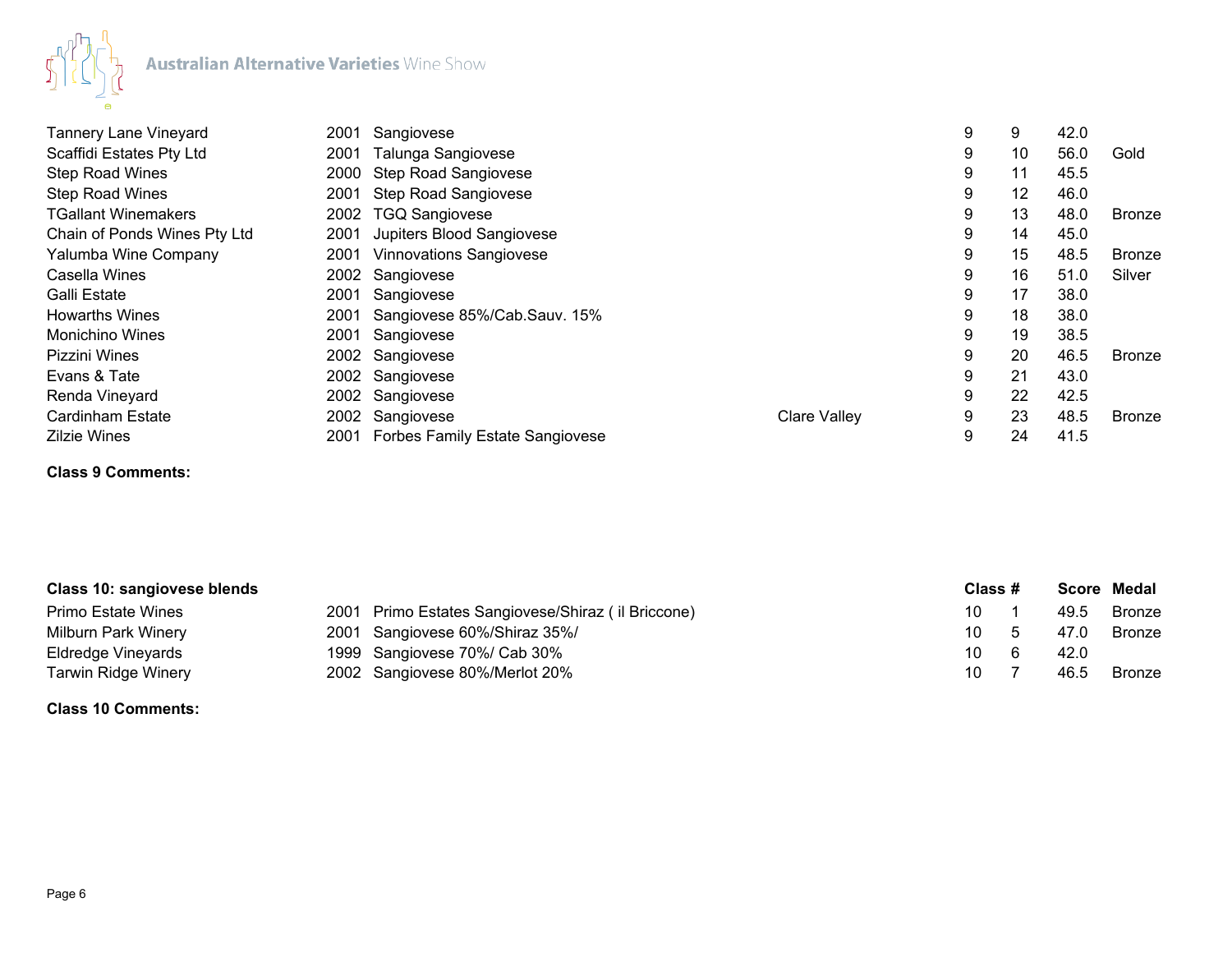

| Class 11: nebbiolo        |      |                                                                          |    | Class # |      |               |
|---------------------------|------|--------------------------------------------------------------------------|----|---------|------|---------------|
| Koltz                     | 2001 | Nebbiolo 55% Cabernet 45%                                                | 11 |         | 46.0 |               |
| dArenberg                 |      | 2001 dArenburg The Barbara Says So Nebiollo                              | 11 | 2       | 41.5 |               |
| Dromana Estate            |      | 2000 Garry Crittenden I Nebbiolo                                         | 11 | 3       | 42.5 |               |
| <b>Rutherglen Estates</b> |      | 2002 Nebbiolo                                                            | 11 | 4       | 48.0 | <b>Bronze</b> |
| Scaffidi Estates Pty Ltd  |      | 2001 Scaffidi Nebbiolo                                                   | 11 | 5       | 44.5 |               |
| <b>Happs Winery</b>       | 2001 | Three Hills Nebbiolo                                                     | 11 | 6       | 43.0 |               |
| <b>Trentham Estate</b>    | 2001 | Nebbiolo                                                                 | 11 |         | 40.0 |               |
|                           |      | Lashmar Wines (Antechamber Bay Wine 2001 Lashmar Nebbiolo 90%/Merlot 10% | 11 | 8       | 43.0 |               |
| Parish Hill Wines         | 2001 | Nebbiolo                                                                 | 11 | 9       | 39.0 |               |
| Coriole Vineyards         | 2001 | Nebbiolo                                                                 | 11 |         | 41.5 |               |

### **Class 11 Comments:**

| Class 12: barbera                                   |      |              |                | Class #         |   |      | Score Medal |
|-----------------------------------------------------|------|--------------|----------------|-----------------|---|------|-------------|
| Brown Brothers Milawa Vineyard Pty Ltd 2000 Barbera |      |              | <b>Unknown</b> | 12              |   | 40.5 |             |
| Vico Wines                                          | 2001 | Barbera      |                | 12.             |   | 42.0 |             |
| Vico Wines                                          |      | 2002 Barbera |                | 12 <sup>2</sup> | 3 | 47.0 | Bronze      |
| <b>Monichino Wines</b>                              | 2001 | Barbera      |                | 12              | 4 | 43.5 |             |
| <b>Pasut Family Wines</b>                           |      | 2002 Barbera |                | 12.             | 5 | 39.0 |             |
| <b>Chrismont Wines</b>                              | 2001 | Barbera      |                | 12 <sup>2</sup> | 6 | 43.5 |             |
| <b>Montrose Wines</b>                               |      | 2000 Barbera |                | 12              |   | 39.0 |             |
| <b>Mount Broke Wines</b>                            | 2001 | Barbera      |                | 12 <sup>°</sup> | 8 | 42.5 |             |
| <b>Margan Family Winegrowers</b>                    | 2001 | Barbera      |                | 12              | 9 | 42.5 |             |

**Class 12 Comments:**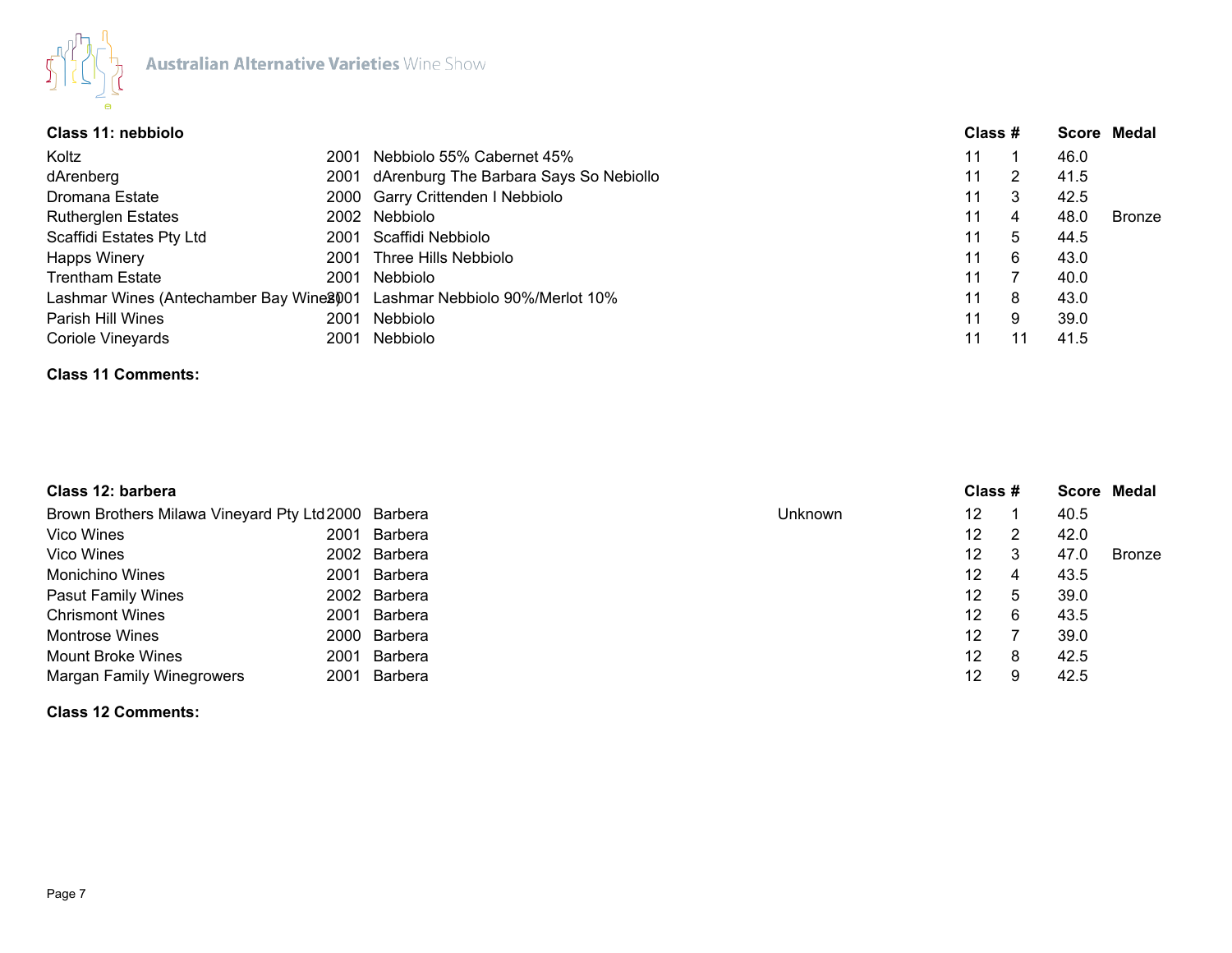

| Class 13: tempranillo                                   |      |                                 |         | Class # |              |      | Score Medal   |
|---------------------------------------------------------|------|---------------------------------|---------|---------|--------------|------|---------------|
| Brown Brothers Milawa Vineyard Pty Ltd 2001 Tempranillo |      |                                 | Unknown | 13      |              | 42.0 |               |
| <b>Zilzie Wines</b>                                     |      | 2002 Buloke Reserve Tempranillo |         | 13      |              | 48.0 | <b>Bronze</b> |
| Yalumba Wine Company                                    | 2001 | <b>Vinnovations Tempranillo</b> |         | 13      | 3            | 42.5 |               |
| Casella Wines                                           |      | 2000 Tempranillo                |         | 13      | 4            | 41.0 |               |
| Casella Wines                                           | 2001 | Tempranillo                     |         | 13      | <sub>5</sub> | 46.5 | <b>Bronze</b> |
| Symphonia Wines                                         |      | 2001 Tempranillo                |         | 13      | 6            | 37.0 |               |
| Inghams Skilly Ridge                                    |      | 2002 Tempranillo                |         | 13      |              | 39.0 |               |
| <b>Willow Bridge Estate</b>                             |      | 2002 Tempranillo                |         | 13      | 8            | 43.0 |               |
| Inghams Skilly Ridge                                    |      | 2001 Tempranillo                |         | 13      | 9            | 44.5 |               |
| Eumundi Winery                                          |      | 2002 Tempranillo                |         | 13      | 10           | 32.5 |               |

#### **Class 13 Comments:**

| Class 14: chambourcin   |      |                                                   | Class # |    | Score Medal |  |
|-------------------------|------|---------------------------------------------------|---------|----|-------------|--|
| <b>Apthorpe Estate</b>  | 2000 | Chambourcin                                       | 14      |    | 39.0        |  |
| dArenberg               |      | 2000 dArenburg The Peppermint Paddock Chambourcin | 14      |    | 34.5        |  |
| Apthorpe Estate         | 2001 | Chambourcin                                       | 14      |    | 43.5        |  |
| <b>Cassegrain Wines</b> |      | 2000 Reserve Chambourcin                          | 14      |    | 41.0        |  |
| <b>Cassegrain Wines</b> |      | 2002 Chambourcin                                  | 14      | 5  | 40.5        |  |
| Coolangatta Estate      |      | 2001 Coolangatta Estate Chambourcin               | 14      | 6  | 42.0        |  |
| <b>Pendarves Estate</b> |      | 2000 Chambourcin                                  | 14      |    | 38.0        |  |
| Eumundi Winery          |      | 2000 Chambourcin                                  | 14      | 8  | 34.0        |  |
| Capercaillie Wine Co.   |      | 2000 Chambourcin                                  | 14      | 9  | 40.5        |  |
| Capercaillie Wine Co.   | 2001 | Chambourcin                                       | 14      | 10 | 40.0        |  |

## **Class 14 Comments:**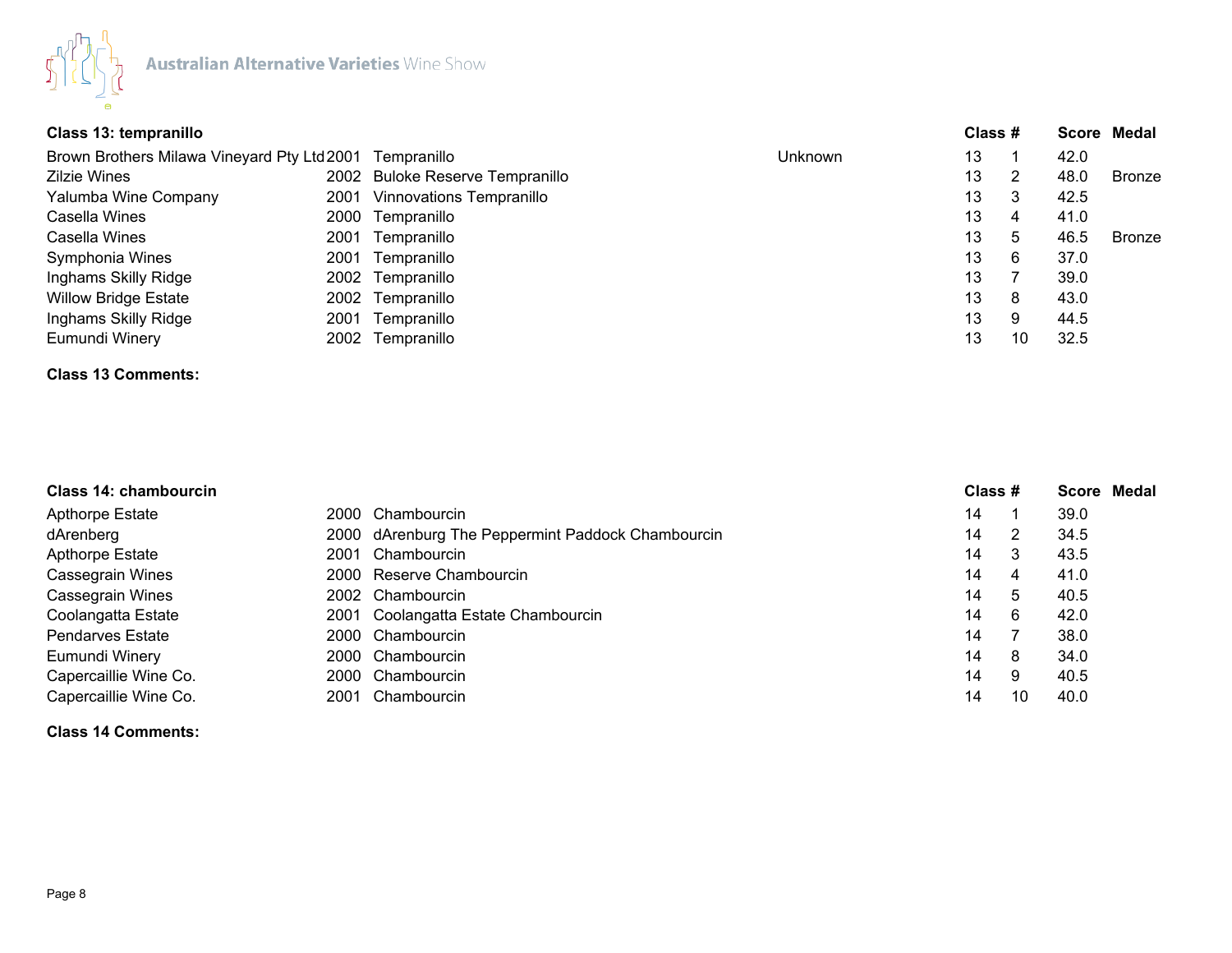

| Class 15: petit verdot      |      |                                    | Class # |    |      | Score Medal   |
|-----------------------------|------|------------------------------------|---------|----|------|---------------|
| Kingston Estate Wines       |      | 1999 Kingston Reserve Petit Verdot | 15      |    | 42.0 |               |
| <b>Hanging Rock Winery</b>  | 2001 | Petit Verdot                       | 15      |    | 46.5 | <b>Bronze</b> |
| Kingston Estate Wines       |      | 1999 Kingston Estate Petit Verdot  | 15      | 3  | 43.0 |               |
| <b>Zilzie Wines</b>         |      | 2002 Buloke Reserve Petit Verdot   | 15      | 4  | 48.0 | <b>Bronze</b> |
| Tall Poppy Wines            | 2001 | Petit Verdot                       | 15      | 6  | 51.0 | Silver        |
| De Bortoli Wines            | 2001 | Deen DeBortoli Petit Verdot        | 15      |    | 47.5 | <b>Bronze</b> |
| Yalumba Wine Company        | 2001 | Antipodean Petit Verdot            | 15      | 10 | 47.5 | <b>Bronze</b> |
| Casella Wines               |      | 2001 Petit Verdot                  | 15      | 11 | 48.0 | <b>Bronze</b> |
| Salena Estate Wines Pty Ltd |      | 2000 Petit Verdot                  | 15      | 12 | 43.5 |               |
| <b>Trentham Estate</b>      |      | 2001 Petit Verdot                  | 15      | 13 | 43.0 |               |
| <b>Nursery Ridge Estate</b> |      | Petit Verdot                       | 15      | 14 | 51.0 | Silver        |

# **Class 15 Comments:**

| Class 16: durif                |                       |            | Class # |   |      | Score Medal   |
|--------------------------------|-----------------------|------------|---------|---|------|---------------|
| Stanton & Killeen Wines        | 2000 Durif            |            | 16      |   | 46.5 | <b>Bronze</b> |
| Westend Estate Pty Ltd<br>2001 | Durif                 |            | 16      | 2 | 48.0 | Bronze        |
| <b>All Saints Estate</b>       | 2000 Durif            | Rutherglen | 16      | 3 | 41.0 |               |
| <b>Rutherglen Estates</b>      | 2002 Durif            |            | 16      | 4 | 51.0 | Silver        |
| Nugan Estate<br>2001           | Durif                 |            | 16      | 5 | 46.5 | Bronze        |
| De Bortoli Wines<br>2001       | Deen Debortoli Durif  |            | 16      | 6 | 46.5 | Bronze        |
| De Bortoli Wines<br>2001       | <b>Wildvine Durif</b> |            | 16      |   | 43.5 |               |
| Casella Wines<br>2000          | Durif                 |            | 16      | 8 | 47.0 | <b>Bronze</b> |

**Class 16 Comments:**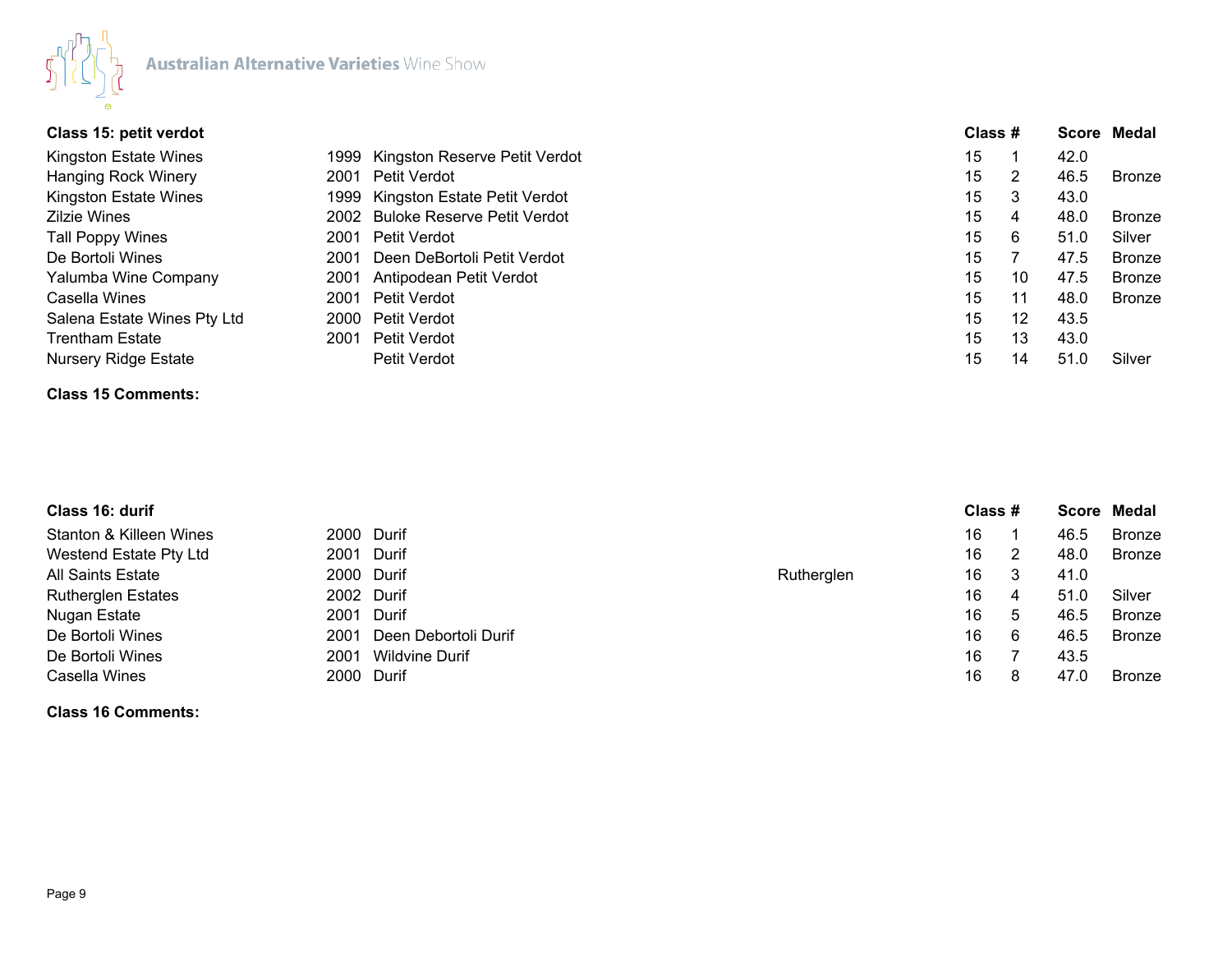

| Class 17: primitivo/zinfandel |                             |    | Class # |      | Score Medal   |
|-------------------------------|-----------------------------|----|---------|------|---------------|
| Hanging Rock Winery           | 2000 Zinfandel              | 17 |         | 44.0 |               |
| Yalumba Wine Company          | 2001 Vinnovations Zinfandel | 17 |         | 41.0 |               |
| Grove Estate Wines            | 2001 Hilltops Zinfandel     | 17 |         | 51.0 | Silver        |
| Grove Estate Wines            | 2002 Hilltops Zinfandel     | 17 | 4       | 46.5 | <b>Bronze</b> |
| Evans & Tate<br>2001          | Zinfandel                   | 17 |         | 41.5 |               |
| Cargo Road Wines              | 2001 Zinfandel              | 17 |         | 41.0 |               |

#### **Class 17 Comments:**

| Class 18: gamay       |                     | Class # |  |      | Score Medal |
|-----------------------|---------------------|---------|--|------|-------------|
| Lucknow Estate Winery | 2002 QBV Gamay Noir |         |  | 48.0 | Bronze      |

## **Class 18 Comments:**

| <b>Class 19: alternative variety rose</b> |  | Class #                                  |                      |    | <b>Score Medal</b> |      |               |
|-------------------------------------------|--|------------------------------------------|----------------------|----|--------------------|------|---------------|
| Cassegrain Wines                          |  | 2001 Chambourcin Rose                    |                      | 19 |                    | 38.5 |               |
| Box Stallion P/L                          |  | 2001 Rose                                | Mornington Peninsula | 19 |                    | 43.5 |               |
| Yalumba Wine Company                      |  | 2002 Antipodean Sangiovese Rose          |                      | 19 |                    | 47.0 | <b>Bronze</b> |
| Pizzini Wines                             |  | 2001 Sangiovese                          |                      | 19 | 4                  | 47.0 | Bronze        |
| Evans & Tate                              |  | 2002 Grenache Rose                       |                      | 19 |                    | 40.5 |               |
| Capercaillie Wine Co.                     |  | 2002 Rose Chambourcin 90% Chardonnay 10% |                      | 19 |                    | 42.0 |               |

#### **Class 19 Comments:**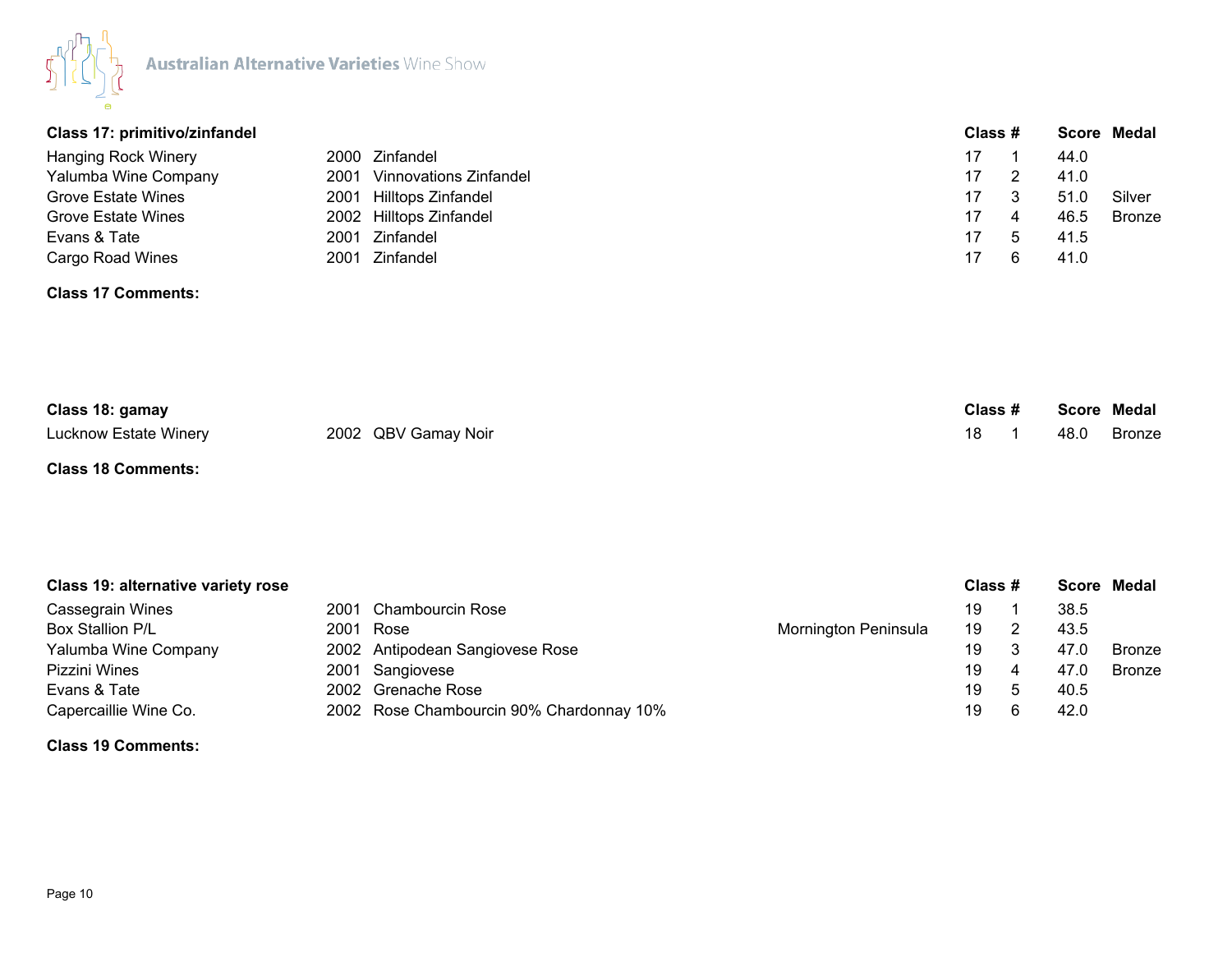

| Class 20: other light to medium-bodied varieties or blends |      |                                                   |                      | Class $#$ |    | Score | Medal         |
|------------------------------------------------------------|------|---------------------------------------------------|----------------------|-----------|----|-------|---------------|
| <b>McWilliams Wines Pty Ltd</b>                            | 2001 | McWilliams Tyrian                                 |                      | 20        |    | 46.5  | <b>Bronze</b> |
| dArenberg                                                  | 2001 | dArenburg The Custodian Grenache                  |                      | 20        | 2  | 43.5  |               |
| dArenberg                                                  | 1999 | dArenburg The Twentyeight Road Mourvedre          |                      | 20        | 3  | 40.5  |               |
| Michelini Wines                                            | 2001 | Marzemino                                         |                      | 20        | 4  | 45.5  |               |
| Box Stallion P/L                                           | 2001 | Dolcetto                                          | Mornington Peninsula | 20        | 5  | 40.5  |               |
| <b>Babich Wines Limited</b>                                | 2000 | <b>Babich Winemakers Reserve Pinotage</b>         |                      | 20        | 6  | 46.5  | <b>Bronze</b> |
| dArenberg                                                  | 2000 | dArenburg The Twentyeight Road Mourvedre          |                      | 20        |    | 42.5  |               |
| dArenberg                                                  | 2000 | dArenburg The Custodian Grenache                  |                      | 20        | 8  | 37.5  |               |
| Cobaw Ridge                                                | 2001 | Lagrein                                           |                      | 20        | 9  | 44.5  |               |
| dArenberg                                                  | 2001 | dArenburg The Twentyeight Road Mourvedre          |                      | 20        | 10 | 46.5  | <b>Bronze</b> |
| Box Stallion P/L                                           | 2001 | <b>Pinot Meunier</b>                              | Mornington Peninsula | 20        | 11 | 42.0  |               |
| dArenberg                                                  | 1999 | dArenburg The Custodian Grenache                  |                      | 20        | 12 | 42.0  |               |
| Gapsted Wines / Victorian Alps Winery                      | 2000 | Saperavi                                          |                      | 20        | 13 | 46.0  |               |
| Chain of Ponds Wines Pty Ltd                               | 2002 | Novello Nero (Barbera 40%/Grenache 32%/Sangiovese |                      | 20        | 14 | 45.0  |               |
| <b>Grove Estate Wines</b>                                  | 2002 | Basazi (barbera 25%/Sangiovese 50%/Zinfandel 25%) |                      | 20        | 15 | 44.0  |               |
| <b>Happs Winery</b>                                        | 2000 | Three Hills Grenache                              |                      | 20        | 16 | 42.5  |               |
| <b>Chrismont Wines</b>                                     | 2001 | Marzemino                                         |                      | 20        | 17 | 44.5  |               |
| Cascabel Winery                                            | 2001 | Tempranillo 70%/Graciano 30%                      |                      | 20        | 20 | 43.5  |               |

# **Class 20 Comments:**

| Class 21: other full-bodied varieties or blends |      |                                                         |         | Class # |   |      | Score Medal   |
|-------------------------------------------------|------|---------------------------------------------------------|---------|---------|---|------|---------------|
| dArenberg                                       |      | 2001 dArenburg The Ironstone Pressings Grencach(70%)/Sh |         | 21      |   | 47.5 | <b>Bronze</b> |
| dArenberg                                       |      | 2000 dArenburg The Ironstone Pressings Grencach(70%)/Sh |         | 21      | 2 | 44.5 |               |
| dArenberg                                       |      | 1999 dArenburg The Ironstone Pressings Grencach(70%)/Sh |         | 21      | 3 | 43.5 |               |
| <b>Happs Winery</b>                             | 2001 | Three Hills Malbec                                      |         | 21      | 4 | 46.5 | Bronze        |
| Trentham Estate                                 |      | 2001 Tannat/Cabernet Sauvignon                          |         | 21      | 5 | 44.5 |               |
| <b>Trentham Estate</b>                          |      | 2002 Tannat                                             |         | 21      | 6 | 46.5 | <b>Bronze</b> |
| Evans & Tate                                    | 2001 | Malbec                                                  |         | 21      |   | 45.5 |               |
| Amietta Vineyard & Winery                       |      | 2001 Petit Verdot 60%/Shiraz 40%                        | Geelong | 21      | 9 | 46.5 | <b>Bronze</b> |
| <b>Cascabel Winery</b>                          | 2001 | Monastrell                                              |         | 21      |   | 45.5 |               |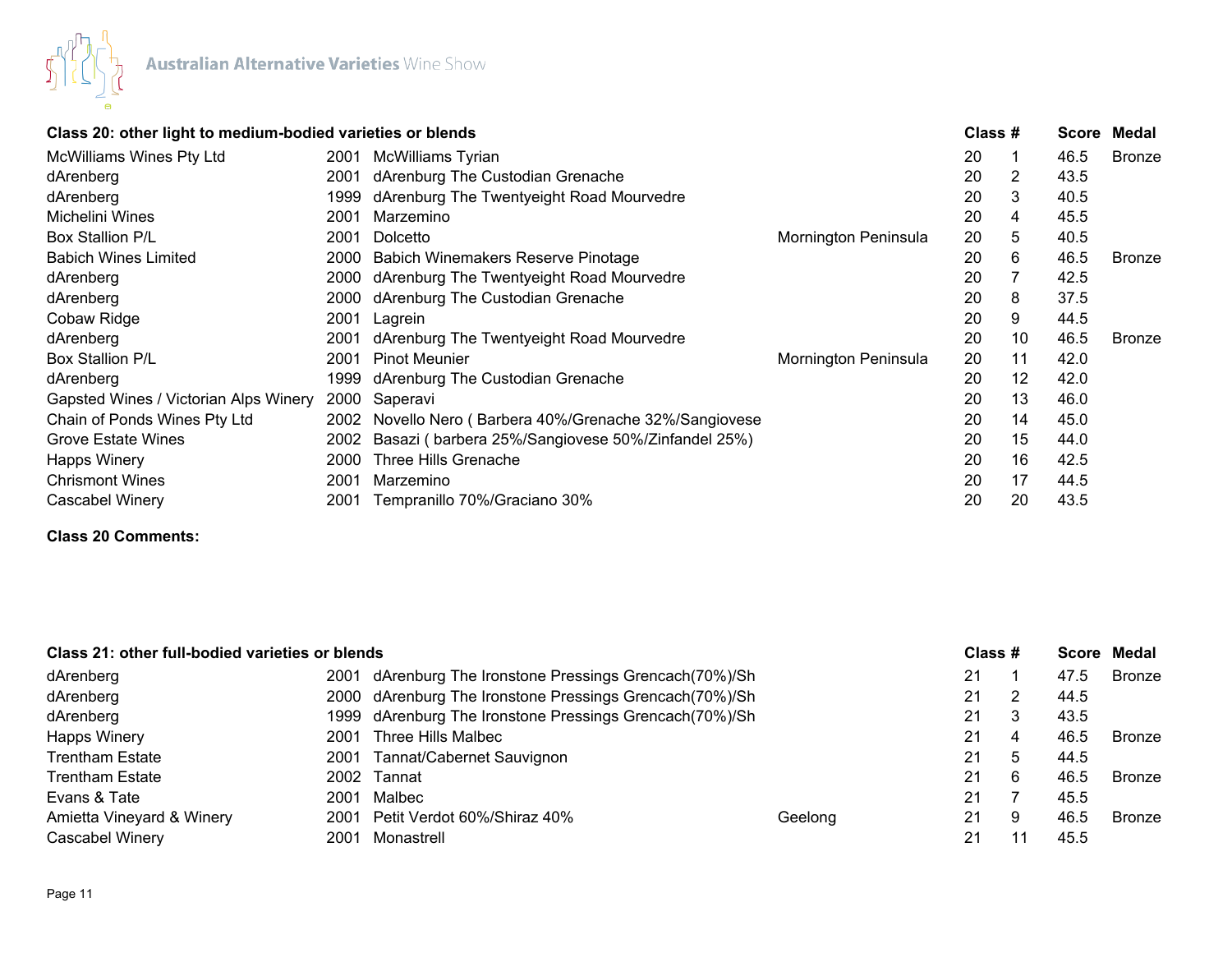

## **Class 21 Comments:**

| <b>Class 22: sparkling</b> |  | Class #                                         |      | Score Medal |      |  |
|----------------------------|--|-------------------------------------------------|------|-------------|------|--|
| dArenberg                  |  | NV dArenburg The Peppermint Paddock Chambourcin |      |             | 42.0 |  |
| De Bortoli Wines           |  | NV Emeri Sparkling Durif                        | 22 2 |             | 42.0 |  |

#### **Class 22 Comments:**

| Class 23: museum white wines |                 | Class $#$ |      | Score Medal |
|------------------------------|-----------------|-----------|------|-------------|
| <b>Provenance Wines</b>      | 1999 Pinot Gris | 23        | 39.0 |             |
| <b>Trentham Estate</b>       | 2000 Viognier   | 23        | 46.5 | Bronze      |
| <b>Tallarook Wines</b>       | 2000 Marsanne   | 23        | 37.0 |             |

### **Class 23 Comments:**

| Class 24: museum red wines                        |                    | Class # |    |      | Score Medal |
|---------------------------------------------------|--------------------|---------|----|------|-------------|
| Gapsted Wines / Victorian Alps Winery 1999 Malbec |                    | 24      |    | 44.0 |             |
| Gapsted Wines / Victorian Alps Winery 1999 Durif  |                    | 24      |    | 46.5 | Bronze      |
| Koppamurra Wines                                  | 1998 Pinot Meunier | 24      |    | 36.0 |             |
| Pizzini Wines                                     | 1998 Nebbiolo      | 24      | 4  | 55.5 | Gold        |
| <b>Pendarves Estate</b>                           | 1999 Chambourcin   | 24      | 'b | 39.5 |             |
| <b>Montrose Wines</b>                             | 1998 Sangiovese    | 24      | 6  | 51.0 | Silver      |
| <b>Morris Wines</b>                               | 1999 Durif         | 24      |    | 45.5 |             |
| <b>Morris Wines</b>                               | 1999 Blue Imperial | 24      |    | 42.0 |             |

### **Class 24 Comments:**